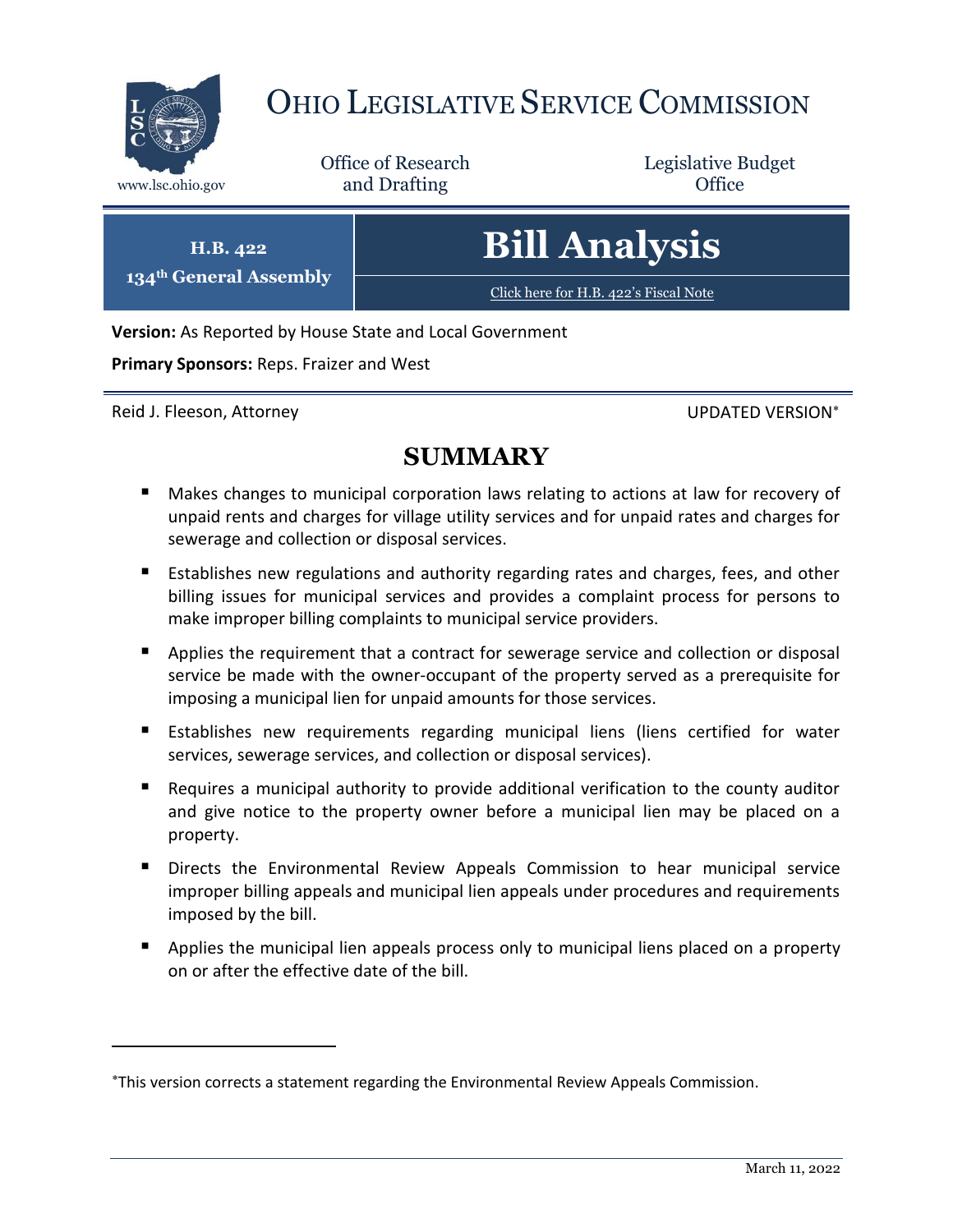Exempts a county that operates as a municipal services provider from the municipal services improper billing requirements, the municipal services improper billing appeals process, and the municipal lien appeals process created by the bill.

# **DETAILED ANALYSIS**

### **Introduction**

The bill makes changes to Ohio municipal corporation laws relating to actions at law for recovery of unpaid rates, rents, and charges for village utility services, sewerage services, and for unpaid rates and charges for collection or disposal services. The bill also provides for other new regulations and authority regarding rates and charges, fees, and other billing issues for municipal services. Additionally, the bill establishes a process that a municipal authority must follow before a municipal lien can be placed on a property. Finally, the bill empowers the Environmental Review Appeals Commission (ERAC) to address municipal services billing and payment complaints and municipal services lien appeals. It is not clear how these alterations might impact Municipal Home Rule authority granted by the Ohio Constitution and how the courts might address any such impact.<sup>1</sup>

Under current law, municipal corporations in Ohio are either villages or cities. A village has a population of less than 5,000; a city has a population of 5,000 or more.<sup>2</sup>

### **Terms used in bill**

For purposes of this analysis, "village utility service" means water, electricity, gas, and other similar utility services provided through a village's board of trustees of public affairs.<sup>3</sup>

"Collection or disposal service," under this analysis, refers to the collection or disposal of garbage, ashes, animal and vegetable refuse, dead animals, or animal offal. 4

The bill defines "municipal services" as water services, collection or disposal services, and sewerage services.<sup>5</sup> The bill also defines "municipal authority" to mean a board of trustees of public affairs (regarding village utility service), director of public service or other official or body designated by charter (regarding city water service), or the legislative authority of a municipal corporation (regarding collection or disposal service and sewerage service), as the context requires.<sup>6</sup> "Municipal services provider" is defined in the bill as the entity created or

<sup>4</sup> R.C. 701.10.

- $5$  R.C. 701.20(E).
- $6$  R.C. 701.20(D).

<sup>&</sup>lt;sup>1</sup> See the LSC [Members Brief on Municipal Home Rule \(PDF\),](http://www.lsc.state.oh.us/documents/reference/current/membersonlybriefs/133Municipal%20Home%20Rule.pdf#page=2) pp. 2-3 and 7-8, which is available on the LSC website[: lsc.ohio.gov/membersbriefs.](https://www.lsc.ohio.gov/pages/reference/current/membersbriefs.aspx)

<sup>&</sup>lt;sup>2</sup> Ohio Constitution, Article 18, Section 1.

 $3$  R.C. 735.29(C) and (D).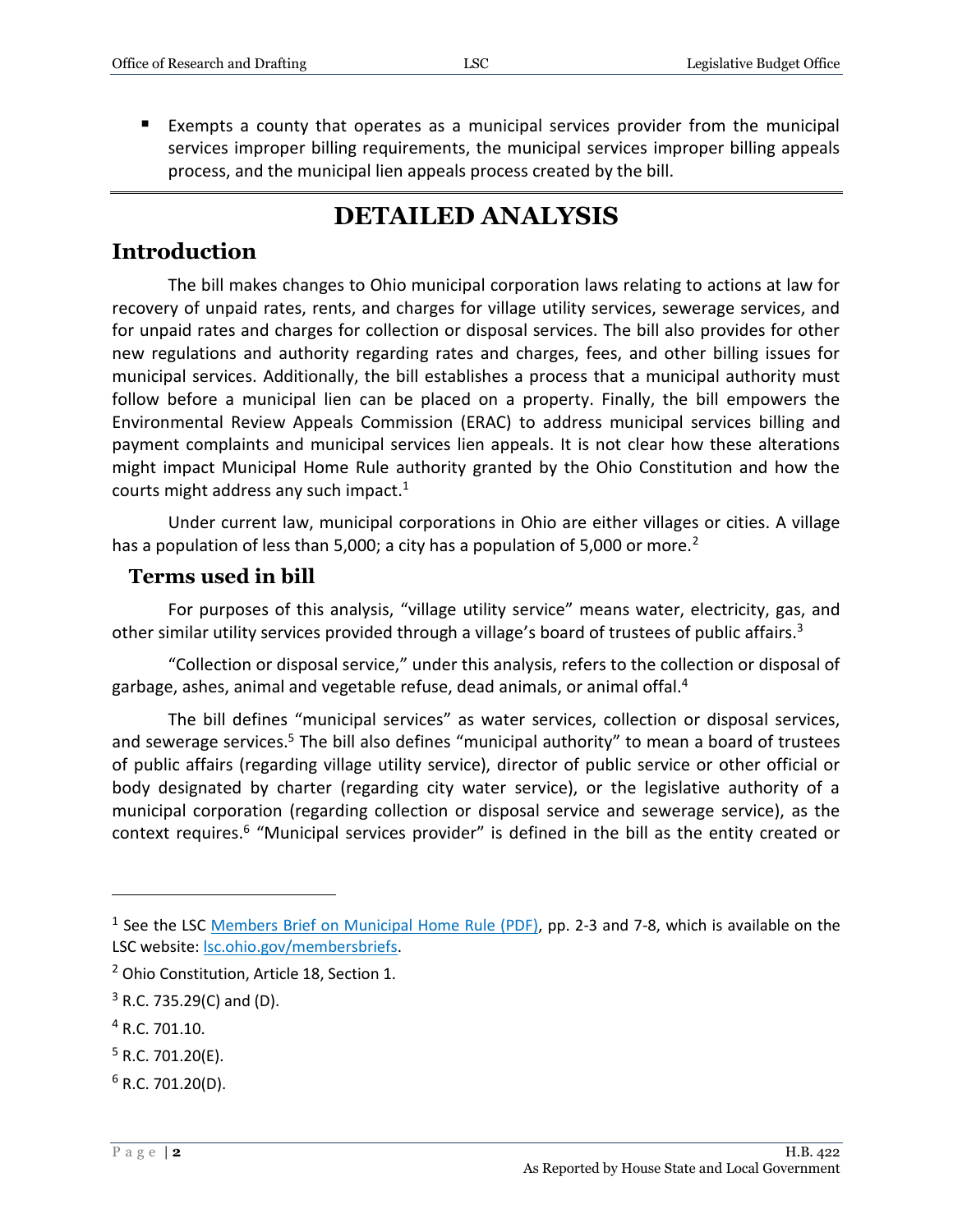designated by the municipal authority to provide municipal services.<sup>7</sup> "Water services," as used in this analysis, refers to water services of a city and village waterworks services.<sup>8</sup>

### **Actions at law**

### **Village utility service actions at law**

The bill provides that when rents and charges for village utility services consisting of electricity, gas, or other public utility services have not been paid when due, the village may collect them by actions at law in the village's name from an owner, tenant, or other person who is liable to pay them. Currently, the law says those rents and charges may be collected by actions at law in the village's name. Under the bill and continuing law, all unpaid village utility service rents and charges may also be certified to the county auditor to be collected as other village taxes.<sup>9</sup>

#### **Sewerage service actions at law**

The bill permits the legislative authority of a municipal corporation that has established a rate or charge for sewerage services to collect unpaid amounts from an owner, tenant, or other person who is liable to pay the unpaid amounts using an action at law in the name of the municipal corporation.<sup>10</sup>

### **Collection or disposal service actions at law**

The bill provides that the legislative authority of a municipal corporation that has established a rate or charge for collection or disposal service, which has gone unpaid, may collect it by actions at law in the name of the municipal corporation from an owner, tenant, or other person who is liable to pay the rents or charges.<sup>11</sup>

### **Municipal services authority**

The bill creates various other new regulations and authority regarding municipal services.

### **Financial responsibility**

The bill provides that any person who contracts to receive municipal services is financially responsible for paying all rates, fees, charges, and costs associated with the delivery of that service.<sup>12</sup>

<sup>7</sup> R.C. 701.20(F).

<sup>8</sup> R.C. 735.29(D) and 743.04.

 $9$  R.C. 735.29(C).

<sup>10</sup> R.C. 729.491.

<sup>&</sup>lt;sup>11</sup> R.C. 701.101.

<sup>12</sup> R.C. 701.21.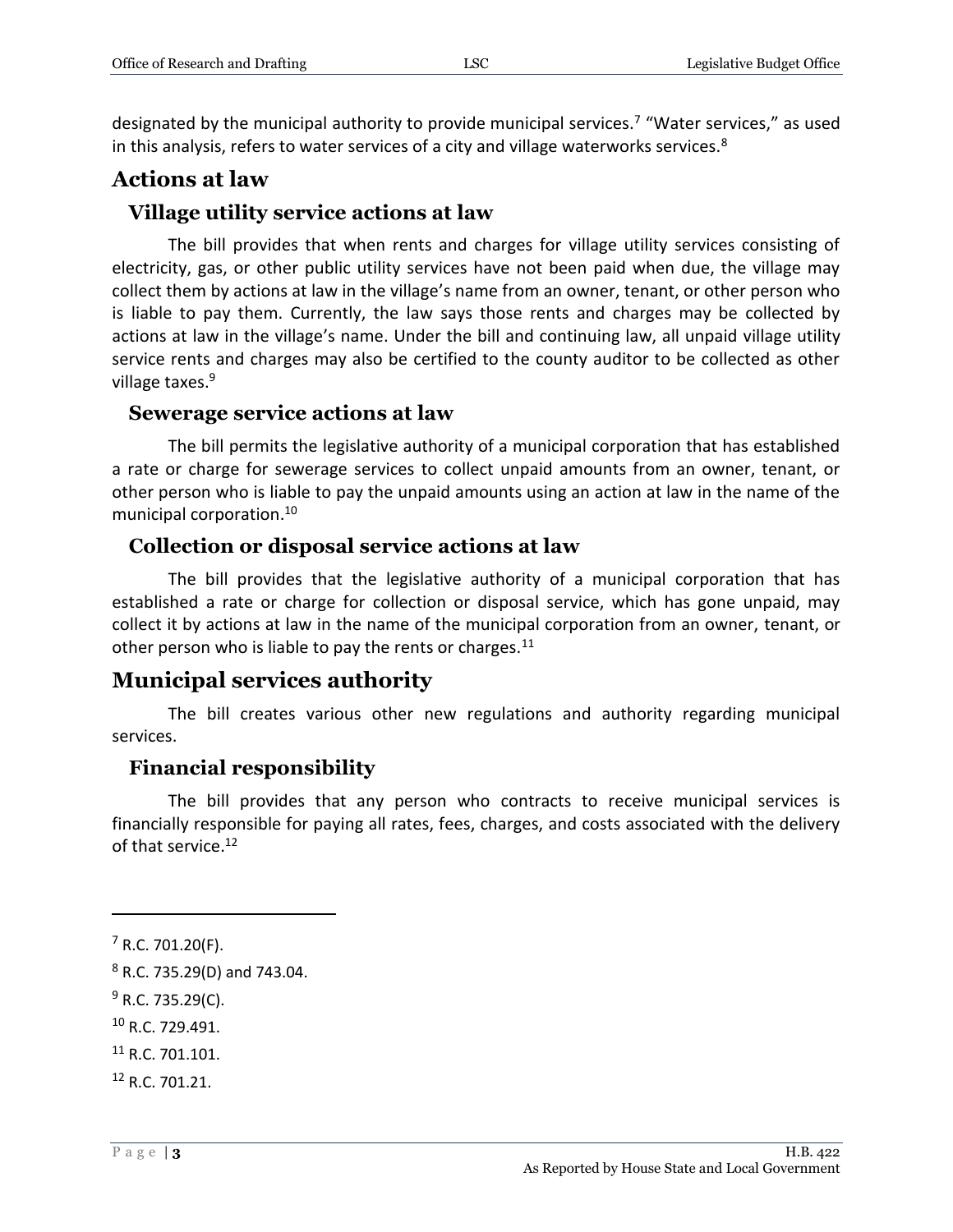### **Certifying liens or bringing actions at law**

If a municipal authority attempts to certify a lien to the county auditor (for water services, sewerage services, village utility services, or municipal collection or disposal services)<sup>13</sup> against a property or brings an action (an action at law to collect for water services, sewerage services, village utility services, or municipal collection or disposal services) $<sup>14</sup>$  due to unpaid</sup> municipal services rates or charges, the bill establishes a rebuttable presumption that amounts exceeding the termination amount cannot be certified as a lien, or recovered by the action, against the property owner.

The presumption may be rebutted by any of the following based on a preponderance of the evidence:

- The property owner agreed to pay all the unpaid rates and charges, after having been given notice of the delinquent amount;
- The property owner occupies the residence;
- The municipal authority attempted to mitigate any unpaid rates or charges by strictly adhering to its established protocol for terminating service for delinquent customers;
- Any other evidence demonstrating that the municipal authority mitigated the amount of unpaid rates and charges before proceeding against the property owner.

These provisions do not abridge or eliminate any cause of action that a municipal authority may have against the tenant personally, or other persons liable for the unpaid rents or charges.<sup>15</sup>

Under the bill, "property owner" means the person who owns the residential property to which municipal services are provided and to whom all of the following apply:

- The person does not occupy the property;
- The tenant or other occupant is contractually responsible to pay the charges and fees imposed for the municipal services;

 $13$  R.C. 701.20(B). The definition of "certify a lien" in the bill includes village water, electric, gas, and other public utility service. But, "municipal service" does not include village electric, gas, and other utility services. This is ambiguous, but since "certify a lien" includes village water service, which water service is also a municipal service under the bill, it is likely that service is what is included when the municipal authority seeks to certify a lien under this provision. The ambiguity could be clarified.

<sup>&</sup>lt;sup>14</sup> R.C. 701.20(A). Similar ambiguity exists for the definition of "bring an action" as for "certify a lien" in the note above since "municipal service" does not include village electric, gas, or other utility service. But, it is likely, since "bring an action" includes actions for village water service, that water service is what is addressed when a municipal authority brings an action. The ambiguity could be clarified. <sup>15</sup> R.C. 701.22.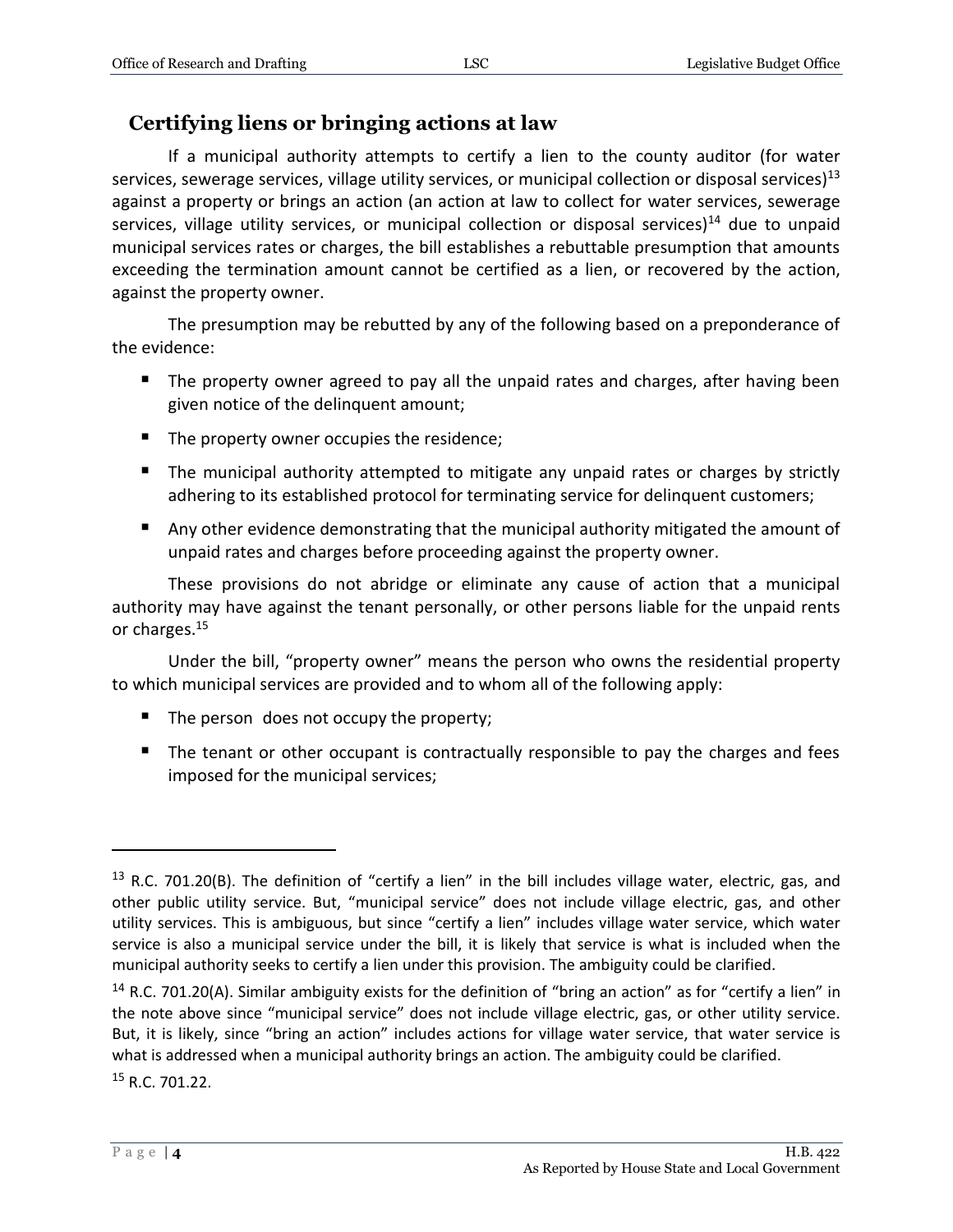- If the residential property consists of two or more dwelling units, both of the following must be true:
	- $\Box$  Each dwelling unit has a separate meter;
	- $\Box$  The tenant or other occupant of each dwelling unit is contractually responsible to pay the charges and fees imposed for the municipal services provided to the unit in which they reside.<sup>16</sup>

A "tenant" under the bill is a person entitled under a rental agreement to the use and occupancy of residential premises<sup>17</sup> to the exclusion of others. A "dwelling unit" is a structure or the part of a structure that is used as a home, residence, or sleeping place by one person who maintains a household or by two or more persons who maintain a common household.<sup>18</sup>

The "termination amount" means the amount of rates or charges for municipal services that when unpaid results in the termination of those services under the municipal authority regulations.<sup>19</sup>

#### **Tenant reinstatement fee**

A municipal authority may establish a tenant reinstatement fee for municipal services. The fee may be applied if the tenant requests to reestablish municipal services after such services have been terminated by the municipal service provider or the tenant.<sup>20</sup>

### **Tracking unpaid rates**

A municipal authority may track any unpaid rates or charges owed by a person for any municipal services between residential properties if:

- The person who contracted for municipal services currently has a debit or credit regarding the municipal services provided to the person; and
- **Municipal services provided to that person have been terminated at one residential** property and established at another residential property.<sup>21</sup>

 $\overline{a}$ 

<sup>21</sup> R.C. 701.24.

 $16$  R.C. 701.20(G).

 $17$  Residential premises are dwelling units, as defined under the bill, but with many notable exclusions, consisting of, for example, prisons, college dormitories, and hospitals. R.C. 5321.01(A) and (C), not in the bill.

<sup>&</sup>lt;sup>18</sup> R.C. 701.20(C); R.C. 5321.01(A) and (F), not in the bill.

<sup>&</sup>lt;sup>19</sup> R.C. 701.20(H).

<sup>20</sup> R.C. 701.23.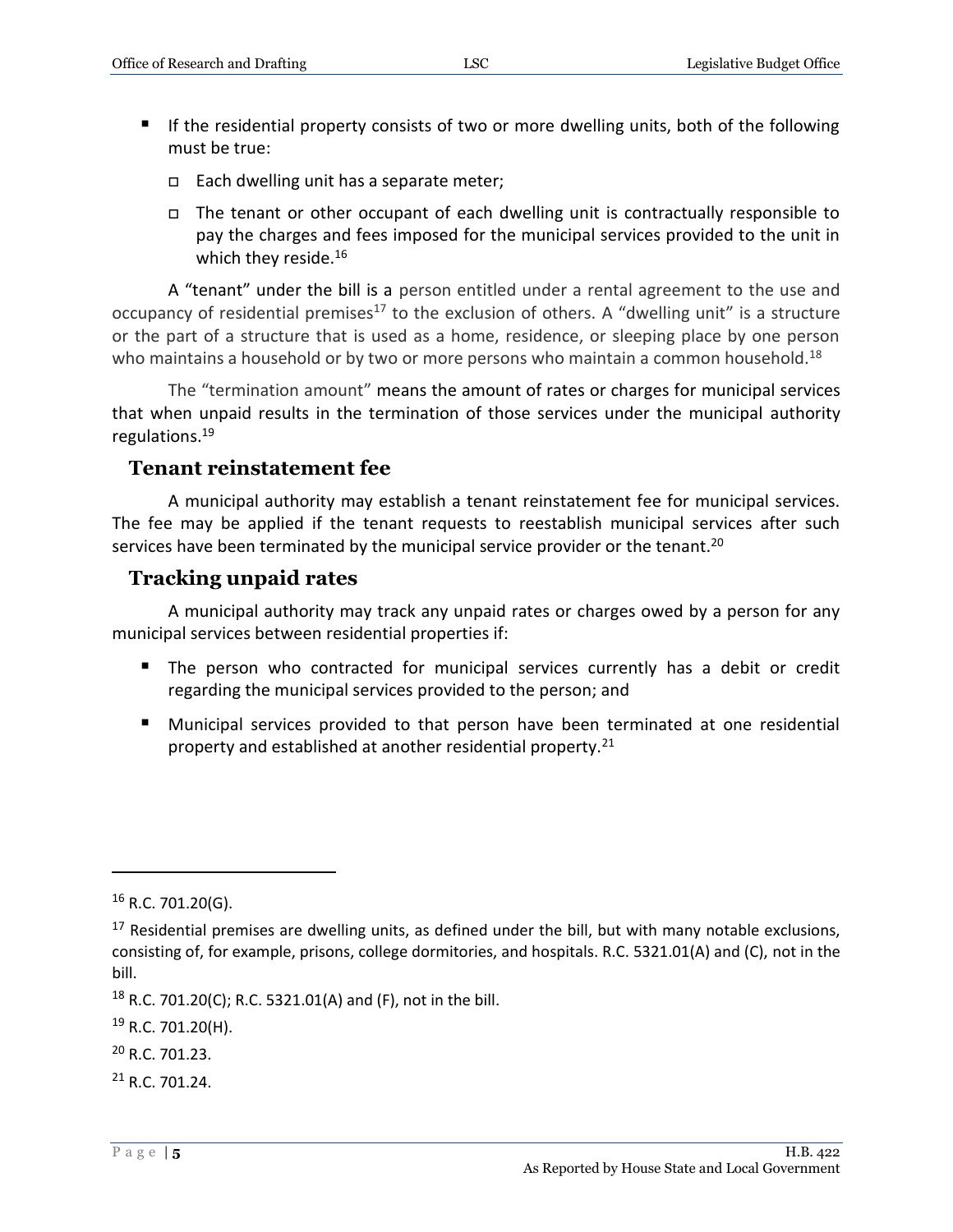### **Billing details and history review**

A municipal authority may access and review the billing details and histories of any person who contracts to receive municipal services in order to identify and track unpaid rates or charges.<sup>22</sup>

### **Improper billing complaints**

### **Right to make complaint**

The bill provides that a person believing to have been improperly billed for municipal services may file a complaint with the municipal services provider.

#### **Complaint process**

A municipal services provider must establish a method for persons to make improper billing complaints. The provider must investigate every complaint received and resolve each complaint within ten business days. If the provider is unable to timely resolve the complaint, it must provide the person who filed the complaint a status report every five business days following the end of the ten-day period.

If a complaint is not resolved to the complaining person's satisfaction, the person may appeal the matter to ERAC (see "**Improper billing appeals**" below) if the amount in dispute is \$300 or more. $23$ 

### **Improper billing appeals**

The bill requires ERAC to hear improper municipal services billing complaints. ERAC must hear improper municipal services billing appeals if all the following applies: (1) the complainant has previously filed such a complaint with the municipal service provider, (2) the complaint has not been resolved to the complainant's satisfaction, and (3) the disputed amount is \$300 or more. ERAC must also hear appeals from property owners in cases where a tenant who is financially responsible for paying for municipal services failed to pay and the property owner was held responsible as a result. ERAC cannot hear appeals of the reasonableness of the rates, charges, or rents set by the municipal authority for municipal services.

In connection with an appeal, ERAC may access and review the billing details and histories of a person who contracts to receive municipal services in order to identify unpaid rates or charges.<sup>24</sup>

#### **Hotline**

The bill requires ERAC to create a hotline to do the following:

<sup>22</sup> R.C. 701.25.

<sup>23</sup> R.C. 701.26.

<sup>24</sup> R.C. 3745.151 and 3745.154.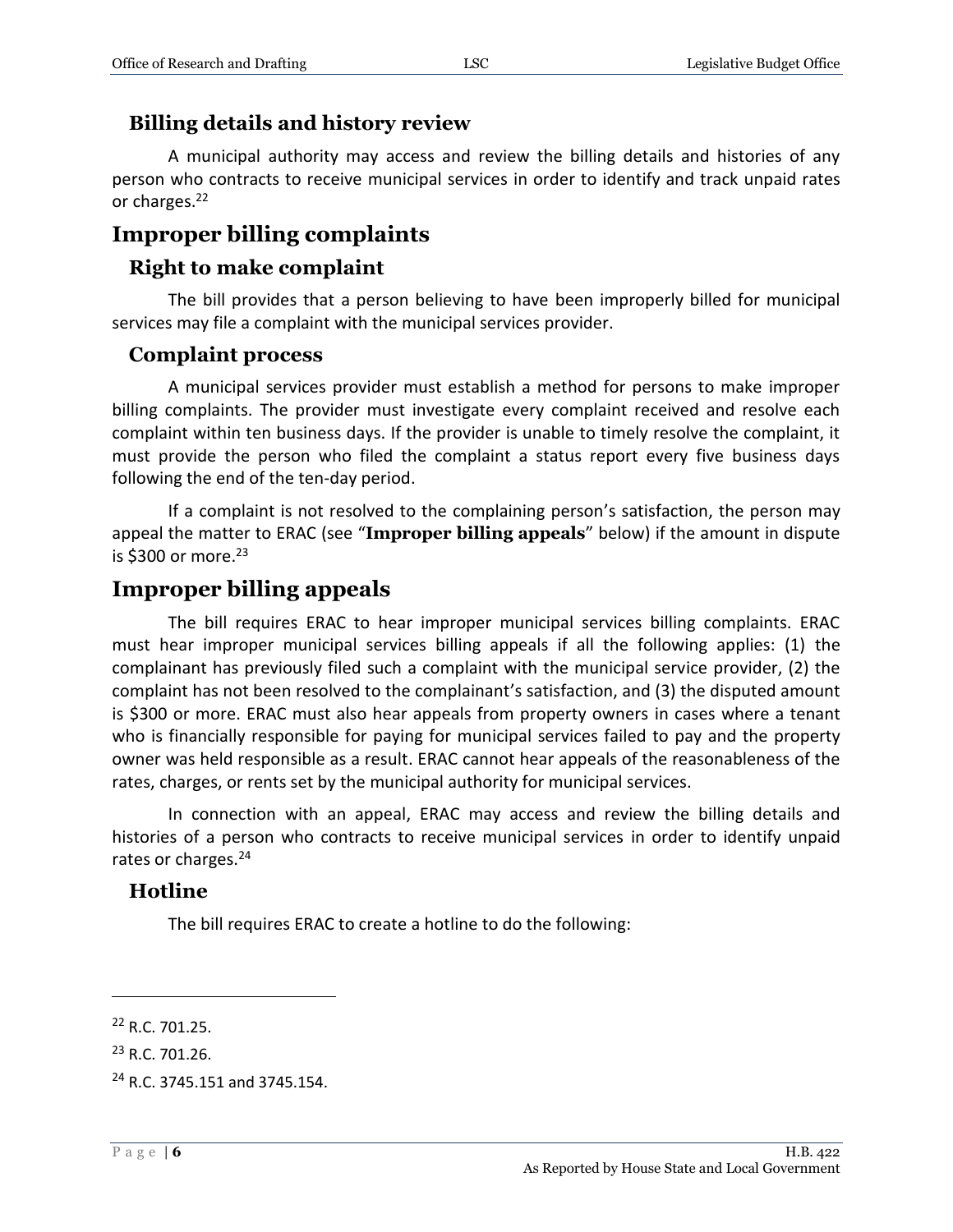- **Allow a person to file an appeal regarding an improper billing complaint for municipal** services;
- Provide information regarding filing an appeal, the appeals process, and other related information.<sup>25</sup>

#### **Rules**

ERAC is required to adopt rules (but is not subject to the Administrative Procedure Act, R.C. Chapter 119 in doing so) regarding improper billing appeals for municipal services, including the following:

- A procedure by which complaints are evaluated, to determine whether a hearing is warranted;
- Hearing procedures and processes;
- Standards by which ERAC resolves complaints.<sup>26</sup>

### **Municipal liens**

The bill makes several changes to existing law regarding the placement of municipal liens. A "municipal lien" is defined in the bill as a lien certified for unpaid water services, sewerage services, or collection or disposal services amounts.<sup>27</sup>

#### **Placement of lien**

Before a municipal lien may be placed on a property by the county auditor under the bill, the auditor must receive both:

- Additional certification (see "**Additional certification**" below) that the unpaid rents, rates, or charges have arisen from a service contract made directly with an owner who occupies the property served;
- Verification from the appropriate municipal authority that the required notice (see "**Notice to property owner**" below) was given to the property owner.

Under current law, no requirement for owner-occupation and owner-contracting exists as a prerequisite to imposition of a lien regarding unpaid amounts for sewerage and collection or disposal services. Further, additional certification is required under current law only for water service liens and consists only of certification that the unpaid rents or charges arose under a service contact with an owner occupying the property.

Pursuant to continuing law, unchanged by the bill, a lien for unpaid collection or disposal services may only be placed when either: (1) the unpaid amount is greater than or

<sup>&</sup>lt;sup>25</sup> R.C. 3745.153.

<sup>&</sup>lt;sup>26</sup> R.C. 3745.152.

 $27$  R.C. 319.65(A) and 3745.15(A).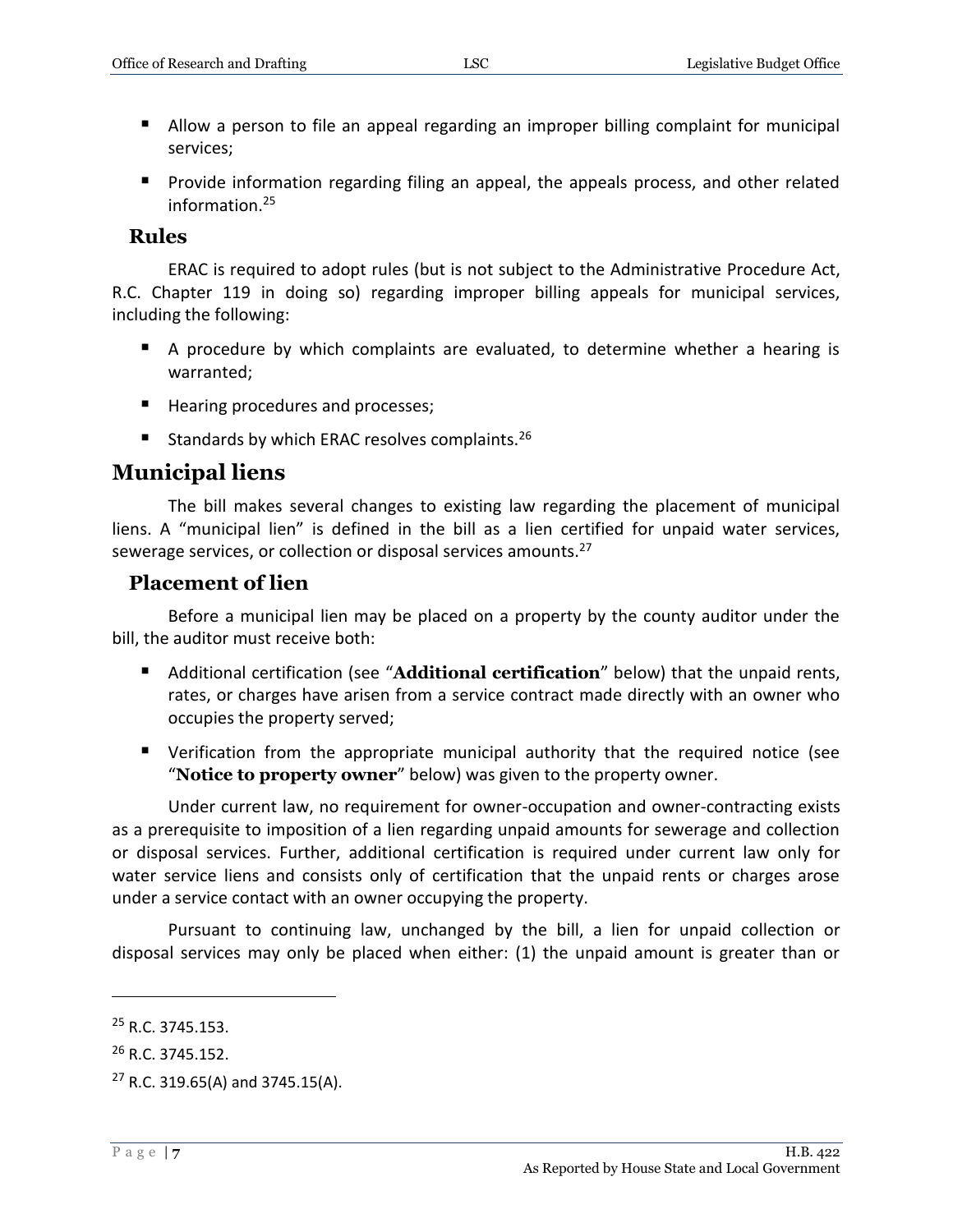equal to \$250, or (2) the unpaid amount is greater than or equal to the applicable annual rate or charge imposed by the municipal corporation on the person using the collection or disposal services.<sup>28</sup>

### **Additional certification**

The bill requires the additional certification to be submitted to the county auditor before a municipal lien can be placed to consist of all of the following:

- The parcel number of the property on which the lien is requested;
- $\blacksquare$  The name of the property owner;
- The name of the person who contracted for the service for which the lien is sought;
- Confirmation from the person, board, or entity that certified the lien and submitted the additional certification that all of the information submitted to the auditor has been verified.<sup>29</sup>

#### **Notice to property owner**

The bill requires the municipal authority to provide notice to the property owner about the placement of a municipal lien on the property before the county auditor places the lien. The notice must also include a notice informing the owner of the right to file an appeal regarding the lien with ERAC (see "**Municipal lien appeals**" below). Additionally, the municipal authority must submit verification to the county auditor that the notice was provided to the property owner.<sup>30</sup>

#### **Collection of lien amounts**

The bill maintains existing law requiring the lien amount to be collected in the same manner as other taxes, but adds that, for sewerage and collection or disposal services liens, the county treasurer must accept, rather than may accept, a payment in such amount when separately tendered as full payment for the unpaid amounts. Similarly, the county treasurer is directed for all municipal liens (instead of only water liens as required under current law) to (1) release any such lien immediately upon payment of the full certified amount and (2) place the collected funds in the appropriate distinct fund. $31$ 

### **Municipal lien appeals**

The bill establishes a process for appealing the placement of a municipal lien placed on or after the effective date of the relevant sections with ERAC.<sup>32</sup> The bill requires ERAC to hear

<sup>&</sup>lt;sup>28</sup> R.C. 701.10(A)(1) to (2)(a), 729.49(B)(1), 735.29(D)(1)(a), and 743.04(A)(1)(a)(i).

<sup>29</sup> R.C. 319.65.

<sup>30</sup> R.C. 701.102, 729.492, 735.291, and 743.041.

<sup>31</sup> R.C. 701.10(A)(2)(b), 729.49(B)(2), 735.29(D)(1)(b), and 743.04(A)(1)(a)(ii); R.C. 323.15, not in the bill. <sup>32</sup> R.C. 3745.155 to 3745.1511.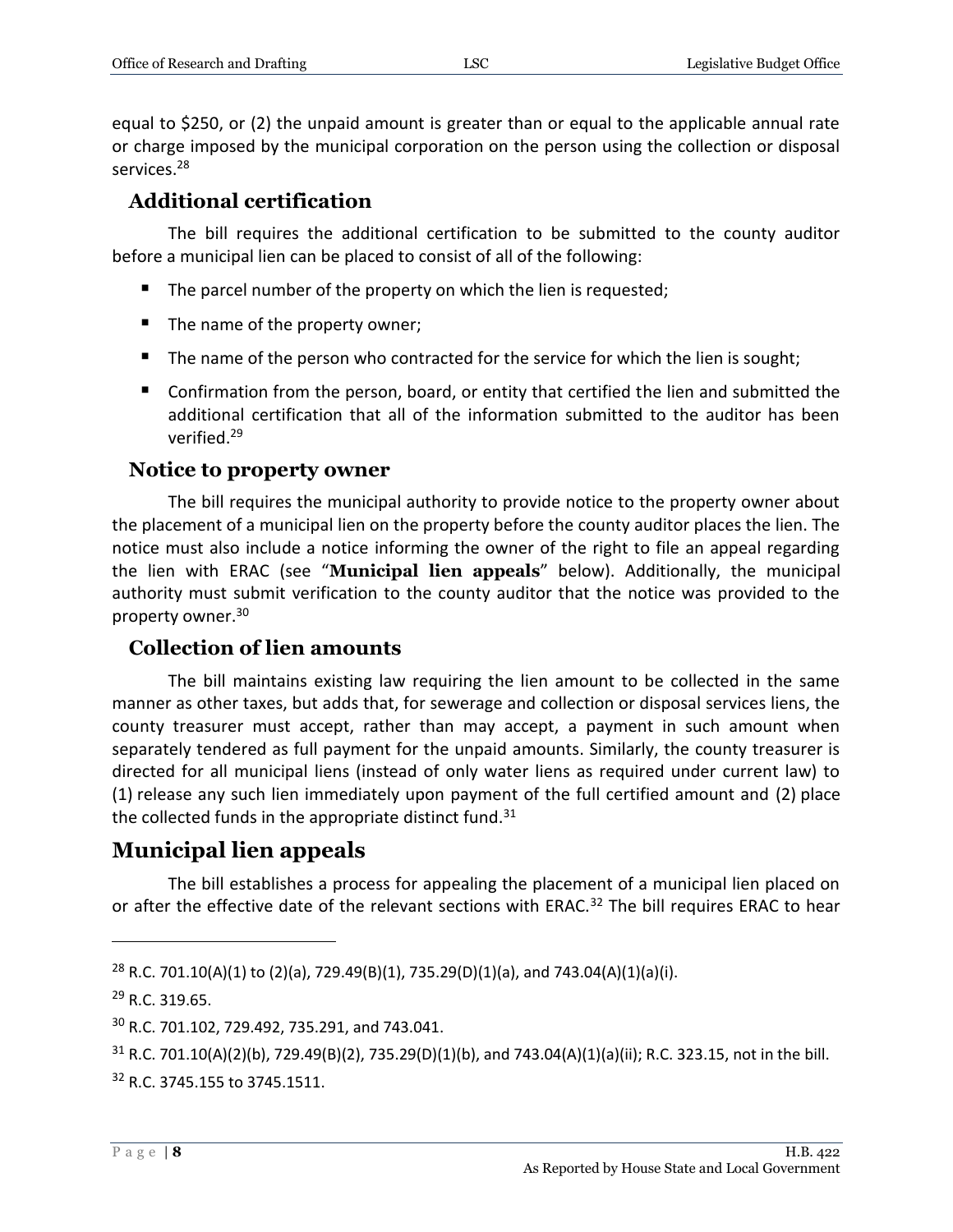all municipal lien appeals, except as discussed immediately below, and grants it exclusive original jurisdiction over such appeals.<sup>33</sup>

### **Applicability of the lien appeals process**

The municipal lien appeals process created by the bill applies only to municipal liens placed on a property on or after the effective date of the bill.<sup>34</sup>

### **Who may appeal**

Under the bill, a person that receives notice from a municipal authority (see "**Notice to property owner**" above) of a municipal lien being placed on that person's property may file a lien appeal with ERAC.<sup>35</sup>

### **Rules**

ERAC is required to adopt rules governing hearing procedures for municipal lien appeals consistent with existing procedural rules applicable to ERAC that govern its hearing procedures, appeal filing requirements, hearings, and appeals to Ohio appeals courts.<sup>36</sup>

### **Standard to find for owner**

The bill directs ERAC to find for the owner of the property in a municipal lien appeal if it finds both: (1) the unpaid amounts did not arise from a service contract made directly with the owner, and (2) the owner did not occupy the property served by the contract.

If ERAC finds for the owner, then it must order the removal of the lien. The county auditor is directed to remove the lien upon the order from ERAC.<sup>37</sup>

### **Attorney's fees**

The bill requires the municipal authority that certified the challenged lien to pay the property owner's reasonable attorneys' fees incurred in prosecuting the lien appeal if ERAC finds for the owner.<sup>38</sup>

### **Counties exempt**

The bill exempts a county that operates as a municipal services provider on behalf of a municipal authority from the improper billing process and the improper billing and lien appeals requirements and processes created by the bill.<sup>39</sup>

<sup>&</sup>lt;sup>33</sup> R.C. 3745.156.

<sup>34</sup> R.C. 3745.1510.

<sup>35</sup> R.C. 3745.155.

<sup>36</sup> R.C. 3745.157; R.C. 3745.03, 3745.04(D), 3745.05, and 3745.06, not in the bill.

 $37$  R.C. 3745.158 and 3745.159(A)(1) and (B).

<sup>38</sup> R.C. 3745.159(A)(2).

<sup>39</sup> R.C. 3745.1511.